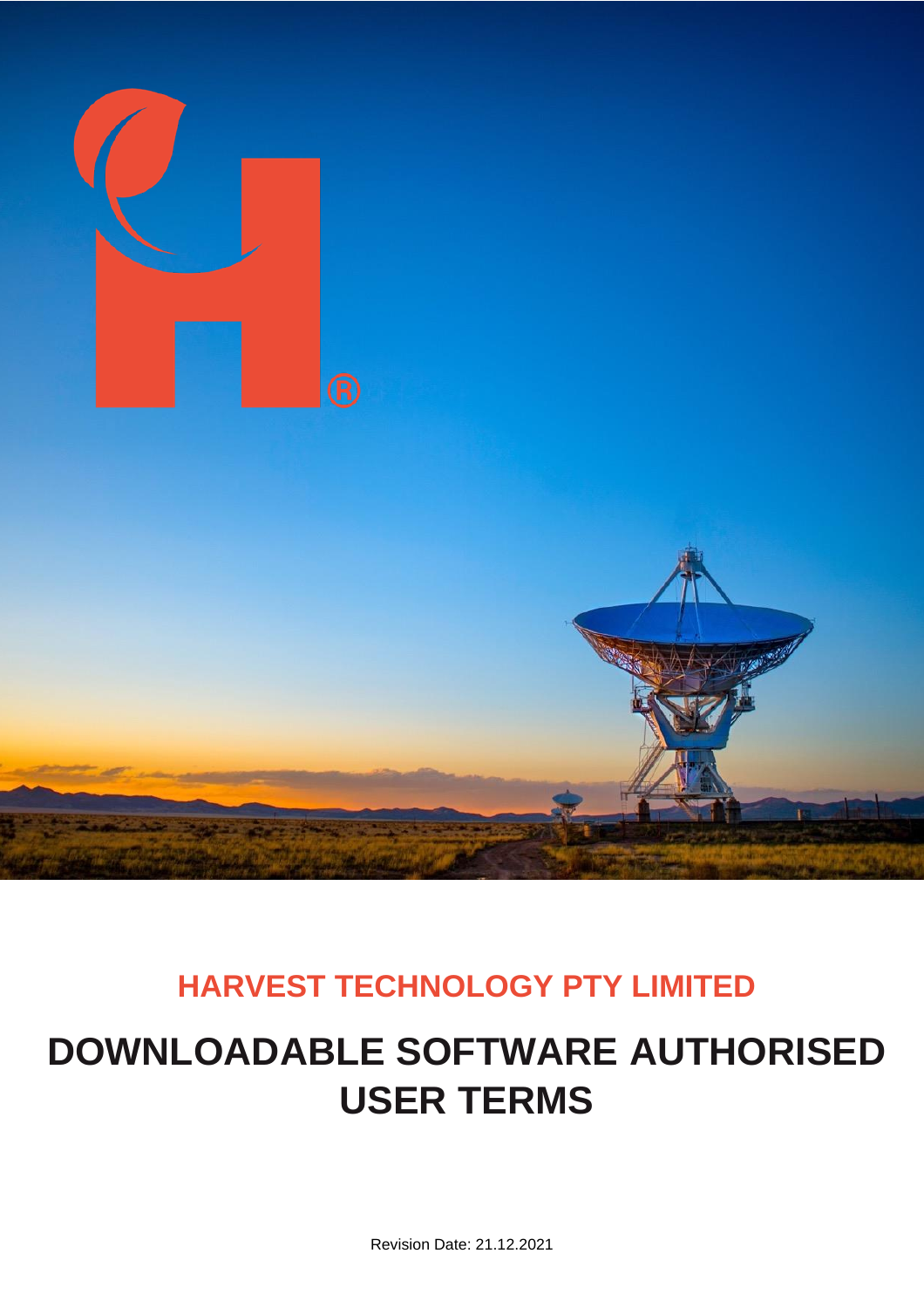

### **DOWNLOADABLE SOFTWARE AUTHORISED USER TERMS**

The downloadable decoder (**Downloadable Software**) is provided by Harvest Technology Pty Ltd (ACN 52 601 194 138) (**Us, We, Our, Harvest**).

The Customer has entered into the Customer Agreement with Us, or one of Our resellers, which permits the Customer to access and use the Downloadable Software. The Customer Agreement also permits the Customer to nominate Authorised Users who will be permitted to access and use the Downloadable Software subject to those Authorised Users agreeing to, and complying with, Our Authorised User Terms.

The term '**You**' or '**Your**' refers to the individual user who is a party to this agreement. The Customer has nominated You to be an Authorised User, and has sent to You a link to an electronic file, from which to download the Downloadable Software.

Your access to, and use of, the Downloadable Software is governed by these terms. Please read and review these terms carefully. By clicking the 'accept' icon, You acknowledge that You have read and understood these terms and that they will constitute a binding agreement. If You do not agree to these terms, do not click on the 'accept' icon.

We may alter this agreement from time to time (including by adding terms to cover new functionality). You may be asked to accept new terms before You can continue to use the Downloadable Software. By clicking the 'accept' icon, You acknowledge that You have read and understood the new terms and agree that they will replace and supersede the previous agreement. If You do not agree to these new terms, We will not permit You to continue to have access to the Downloadable Software.

#### **Background**

The Downloadable Software allows You to stream live audio and video to Your hardware device from a site at which our associated hardware is used. You are an employee, contractor or client of one of Our Customers and Your details have been provided to Us by that Customer (either directly or via one of Our resellers). Your access to the Downloadable Software is determined by Our Customer.

These terms were last updated on December 21, 2021.

#### **Definitions**

1. In this agreement:

*"Account"* means the user account created by You in order to access and use the Downloadable Software as an Authorised User;

*"Authorised User"* has the meaning given to it in clause [3;](#page-2-0)

*"Downloadable Software"* means the electronic file provided by Harvest, that contains the software required to decode streamed video or audio from associated hardware;

*Confidential Information* means any information (whether or not in material form) of whatever kind that:

a. is by its nature confidential; or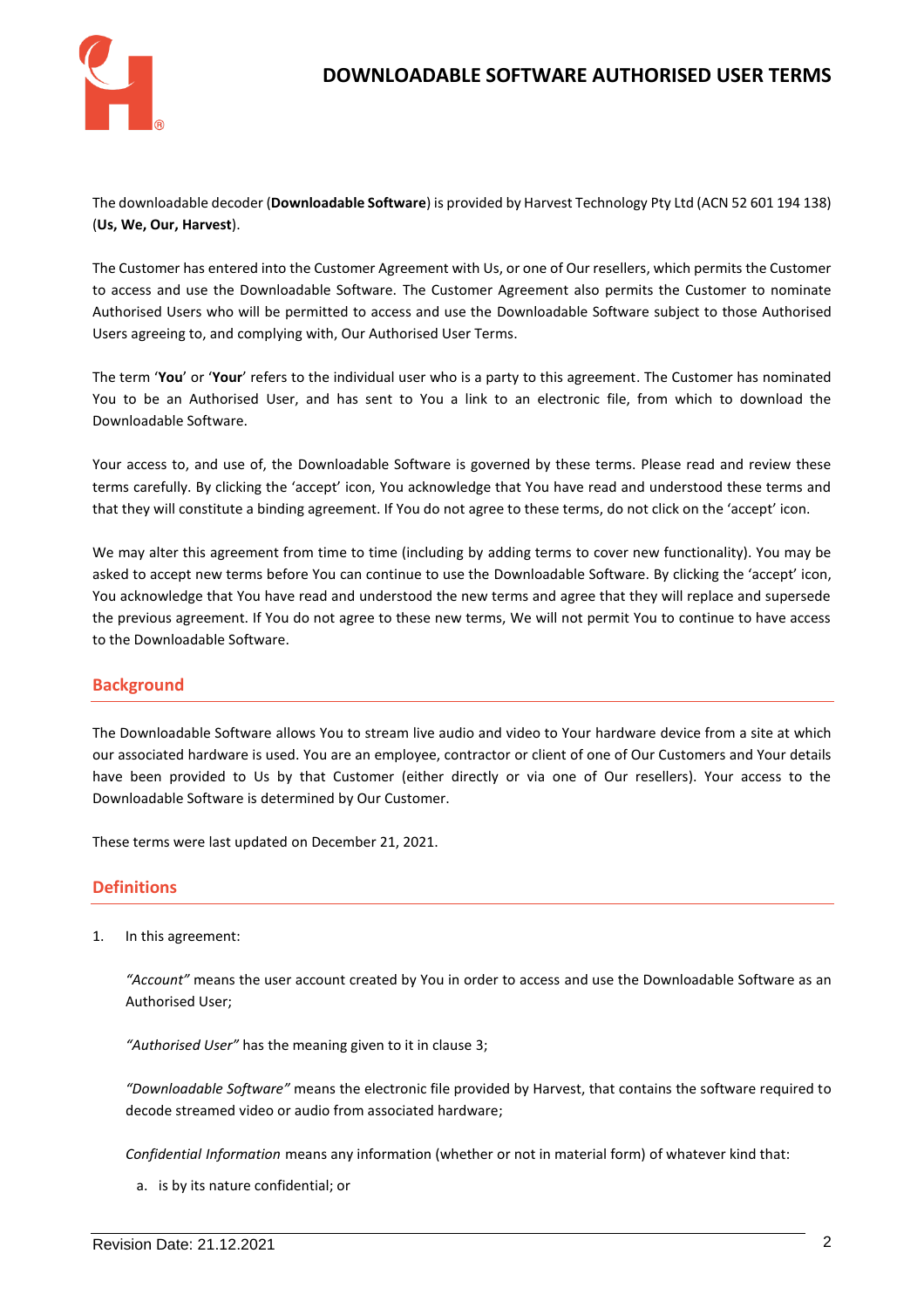

- b. is designated by us as confidential; or
- c. You know or reasonably ought to know is confidential,

and includes the Downloadable Software.

*"Customer"* means the person (other than Us or Our resellers) who has entered into a Customer Agreement and has sent You an invitation to become an Authorised User and the link to a unique Downloadable Software licence;

*"Customer Agreement"* means a written agreement to access and use the Downloadable Software entered into by the Customer with Us or one of Our resellers;

*"Loss or Claim"* means any claim, demand, action, proceeding or judgment made, or damage, loss, cost, expense or liability incurred, however arising (whether in contract, tort (including negligence) or otherwise) and whether present or future, actual or contingent;

*"Privacy Policy"* means Our privacy policy available at [harvest.technology/terms-and-conditions,](file:///C:/Users/lindashields/Harvest%20Technology%20Dropbox/000-Harvest%20New/04%20Projects/HAT0044%20AOS%20Contract%20Development/01%20Commercial/AVR%20T&C/harvest.technology/terms-and-conditions) as updated by Us from time to time;

*"Related Body Corporate"* has the meaning given to it in the *Corporations Act 2001* (Cth);

*"Streamed Content"* means the audio-visual content which the Customer causes to be streamed using the Downloadable Software.

#### **Accessing and using the Downloadable Software**

- 2. You can only access and use the Downloadable Software if You are an Authorised User, as defined below, and otherwise comply with these terms.
- <span id="page-2-0"></span>3. To become an authorised user, You must:
	- a. be invited by the Customer to receive the Downloadable Software;
	- b. be an employee, contractor or client of the Customer;
	- c. create an Authorised User account that is unique to Your email address;
	- d. download and install the Downloadable Software on Your device;
	- e. receive and enter a unique software key from Harvest;
	- f. provide any details We may reasonably request; and
	- g. be over 18 years of age,

#### (**Authorised User**).

- 4. You acknowledge and agree that:
	- a. You have been nominated by the Customer, not Us, to be an Authorised User of the Downloadable Software; and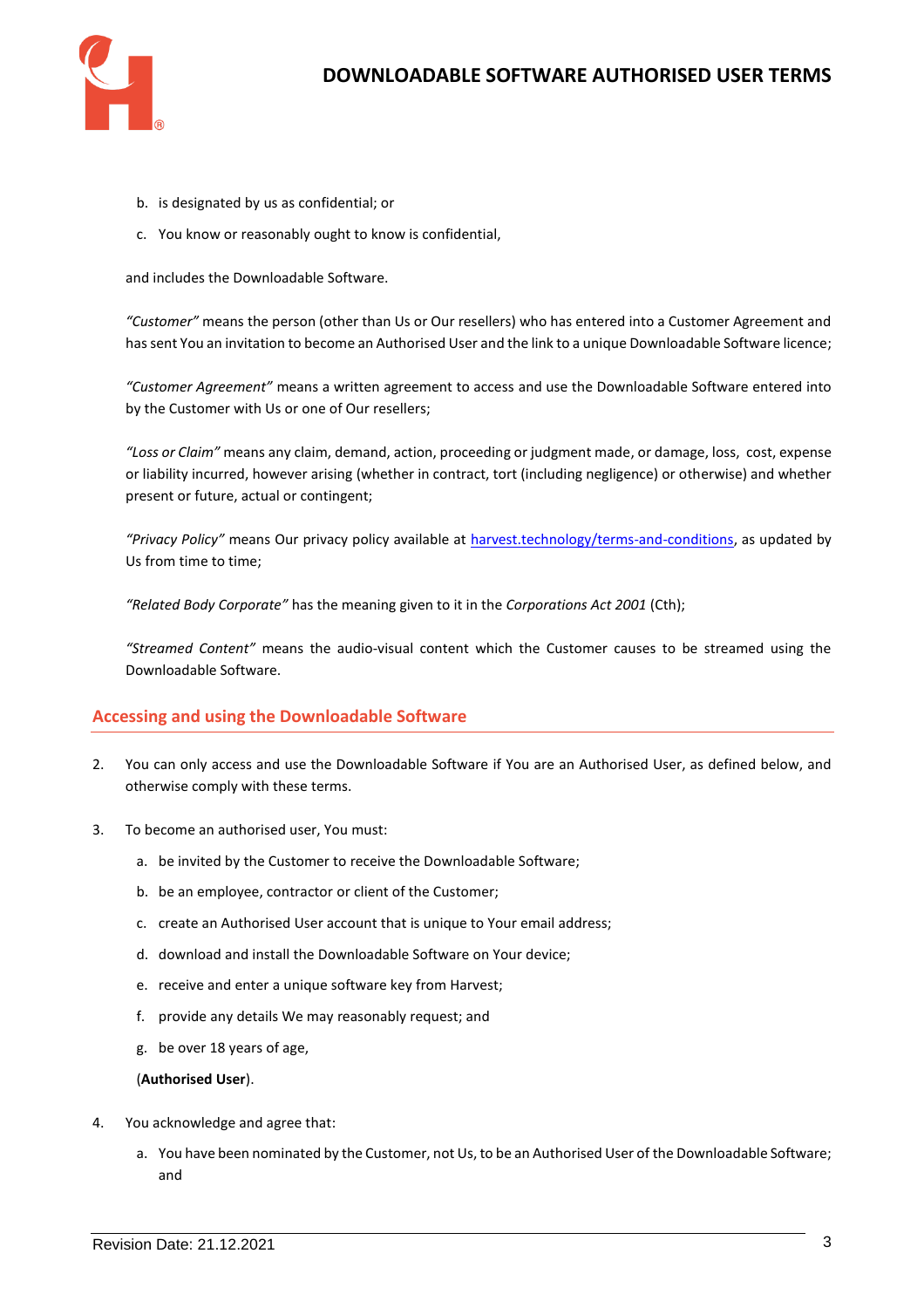

- b. You or the Customer are responsible for providing all equipment necessary to use the Downloadable Software, including a computer, modem, and internet access (including payment of all fees associated with such access).
- 5. Subject to the Customer's compliance with the Customer Agreement, and Your compliance with these terms, We grant to You a right to use the Downloadable Software for the Customer's internal business purposes.

#### **Microphone and Camera Settings**

- 6. The Downloadable Software requires the microphone on Your device to be turned on when streaming audio with the decoder software.
- 7. The Downloadable Software allows You to adjust some audio and video settings on Your device directly through the software application.
- 8. You acknowledge and give Your permission for:
	- a. the Downloadable Software to access the microphone and camera settings in the operating system of Your device, when the Downloadable Software is in use; and
	- b. the Downloadable Software to access and turn on the microphone settings in the operating system of Your device when You download the Downloadable Software.
- 9. The Downloadable Software has the capability to allow other Authorised Users of the Customer to remotely access the microphone settings in the operating system of Your device and to adjust audio and video settings on Your device, when the Downloadable Software is in use (**Remote Access**).
- 10. Remote Access of Your device is disabled by default in the Downloadable Software and can only be enabled by You in the security menu tab of the software application on Your device.
- 11. Furthermore, You acknowledge that You have the option to enable other Authorised Users, through the Downloadable Software on their device to;
	- a. access the microphone and camera settings in the operating system of Your device, when the Downloadable Software is in use; and
	- b. access and manipulate the microphone settings in the operating system of Your device when You download the Downloadable Software.
- 12. You also acknowledge that, if another Authorised User of the Customer has enabled the Remote Access capability on their device, You will, through the Downloadable Software on Your device, be able to:
	- a. access the microphone and camera settings in the operating system of that Authorised User's device, when the Downloadable Software is in use; and
	- b. access and manipulate the microphone settings in the operating system of that Authorised User's device when You download the Downloadable Software.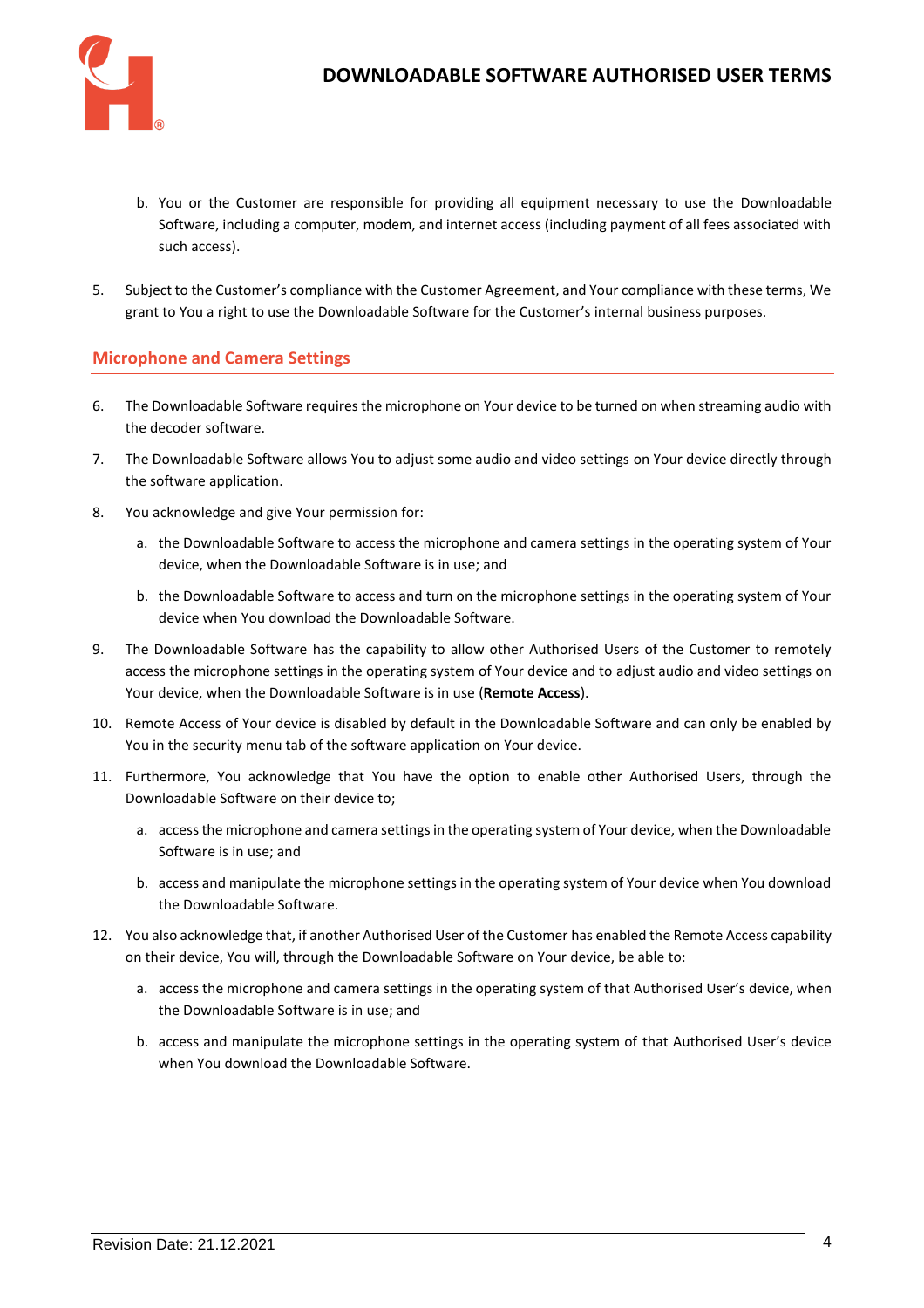

#### **Security and Passwords**

- 13. You are solely responsible for maintaining the confidentiality of Your password(s) to the Downloadable Software.
- 14. You must not:
	- a. permit any other person to access the Downloadable Software using your access; or
	- b. share, transfer or assign Your access credentials to the Downloadable Software to any other person without Our prior written permission.

#### **Conduct with the Downloadable Software**

- 15. You must not whether during or after the term of this Agreement:
	- a. use the Downloadable Software for any purpose other than the Customer's internal business purposes;
	- b. reverse engineer, disassemble, or decompile the Downloadable Software, or determine or attempt to determine any source code, algorithms, methods or techniques used or embodied in the Downloadable Software;
	- c. create or attempt to create any competitive product or any service (or assist anyone else to do the same) which has features or functionality the same as or similar to the features and functionality of the Downloadable Software or copy any features, functions, graphics or interfaces of the Downloadable Software;
	- d. use the Downloadable Software otherwise than as permitted under these terms;
	- e. use the Downloadable Software in a manner which causes damage to the Downloadable Software or any of Our equipment or infrastructure, or Our reputation or brand;
	- f. circumvent the user authentication process or security of the Downloadable Software; or
	- g. make any use of the Downloadable Software that violates any applicable law or regulation.
- 16. You must use the Downloadable Software in accordance with all applicable laws, rules and regulations.

#### **Intellectual Property**

- 17. You acknowledge and agree that intellectual property rights in the Downloadable Software are either the property of Harvest or has been licensed for use by Harvest.
- 18. You must not reproduce, modify, communicate, republish, upload, post, transmit, or distribute any part of the Downloadable Software in any form or by any means.
- 19. You acknowledge that "Harvest Technology", "Infinity", "Nodestream", "Aversive", and all other trade marks, trade names and other product and service names and logos used in relation to the Downloadable Software, are owned or licensed by Us and are protected by applicable trade mark and copyright laws.
- 20. We respect the intellectual property of others, and We ask You to do the same.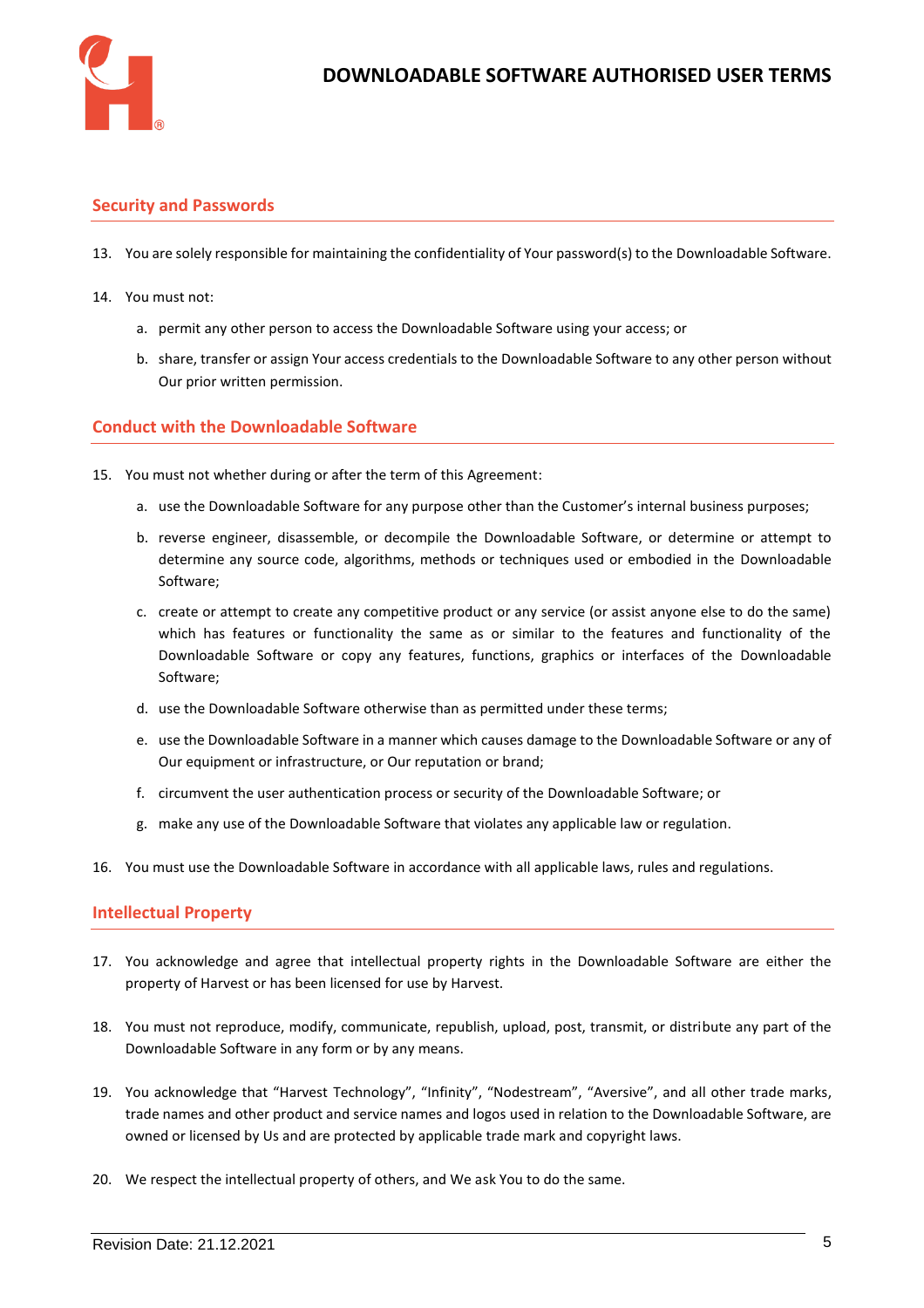

#### **Streamed Content**

- 21. You warrant and agree that:
	- a. any act performed by You in relation to the Streamed Content is an act performed on behalf of the Customer;
	- b. the Streamed Content must not:
		- i. contain software viruses or any other computer code, files, or programs that are designed or intended to disrupt, damage, or limit the functioning of any software, hardware, or telecommunications equipment or to damage or obtain unauthorised access to any data or other information of any third party;
		- ii. be unlawful, threatening, abusive, harassing, defamatory, libelous, deceptive, fraudulent, invasive of another's privacy, tortious, contains explicit or graphic materials or otherwise violates Our policies as notified to the Customer or You from time to time; or
		- iii. victimise, harass, degrade, or intimidate an individual or group of individuals.

#### **Privacy & Personal Information**

- <span id="page-5-1"></span><span id="page-5-0"></span>22. You may be required to provide Your personal information to Us when You register to use the Downloadable Software, and in the course of accessing and using the Downloadable Software, which We deal with in accordance with our Privacy Policy. If You don't provide Us with Your personal information, We may not allow You to use the Downloadable Software.
- <span id="page-5-2"></span>23. You must not provide Us with personal information about any individual unless You have the prior express consent of that individual to do so; and
- 24. Terms used in clauses [0](#page-5-0) [22](#page-5-1) an[d 23](#page-5-2) have the meanings given to them in the *Privacy Act 1988* (Cth).

#### **Confidential Information**

- <span id="page-5-3"></span>25. You must:
	- a. take all such reasonable precautions as may be necessary to maintain the confidentiality of Our Confidential Information;
	- b. not communicate or make available any Our Confidential Information to any person;
	- c. use Our Confidential Information for any purpose other than for the purposes contemplated in these terms;
	- d. immediately on Our demand:
		- i. deliver to us all Our Confidential Information which is capable of being transferred by delivery; and
		- ii. delete permanently all Our Confidential Information in electronic form stored on any computer or similar facility under Your control; or
	- e. not use Our Confidential Information for Your own gain, or in any manner which may cause Us loss.
	- f. not copy the Confidential Information without the Our prior written consent,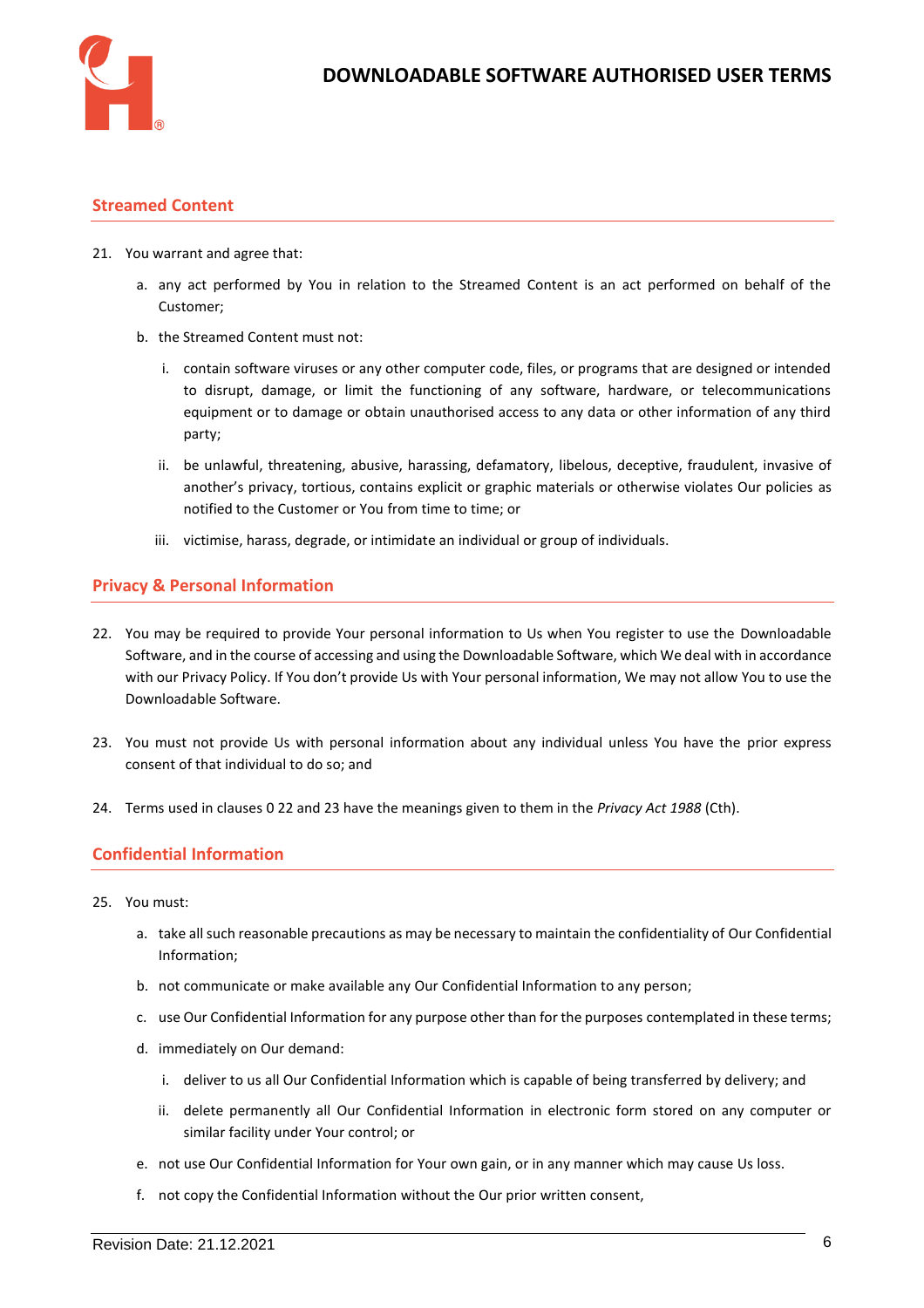

- 26. Your obligations under clause [25](#page-5-3) do not apply to any Confidential Information which is lawfully in the public domain.
- 27. Your obligations under clause [25](#page-5-3) survive the termination or expiry of this Agreement.

#### **Exclusions and limitation of liability**

28. The sole purpose of these terms is to permit You to access and to the Downloadable Software for the Customer's internal business purposes in accordance with the Customer Agreement. Accordingly, You acknowledge that Our liability in relation to the Downloadable Software is solely governed by the Customer Agreement.

#### **Indemnity**

29. You indemnify and hold Harvest, its Related Bodies Corporate, its directors, officers and employees, harmless from and against any and all Loss or Claims arising out of Your breach of these terms.

#### **Termination and suspension**

- 30. The Customer or You can deactivate Your access to the Downloadable Software at any time.
- 31. We may limit, suspend or terminate Your access to the Downloadable Software at any time and without any prior notice, if You have breached these terms, or if We know of or suspect any fraudulent or dishonest activity in relation to Your Account or Your use of the Downloadable Software.
- 32. Your access to and use of the Downloadable Software will be immediately terminated if:
	- a. the Customer Agreement ends for any reason; or
	- b. You cease to be an employee, contractor or client of the Customer.
- 33. Your access to the Downloadable Software will also be suspended if the Customer's access is suspended.
- 34. On termination of this agreement for any reason, Your right to access and use the Downloadable Software immediately ceases.

#### **General**

- 35. This agreement constitutes the entire understanding between You and Us to the exclusion of any previous communications, representations or other terms.
- 36. We may, at any time and without the need for consent or approval from You, novate, assign or transfer all or any of Our rights or obligations under this agreement to any person.
- 37. You may not assign or transfer any of Your rights or obligations under this agreement.